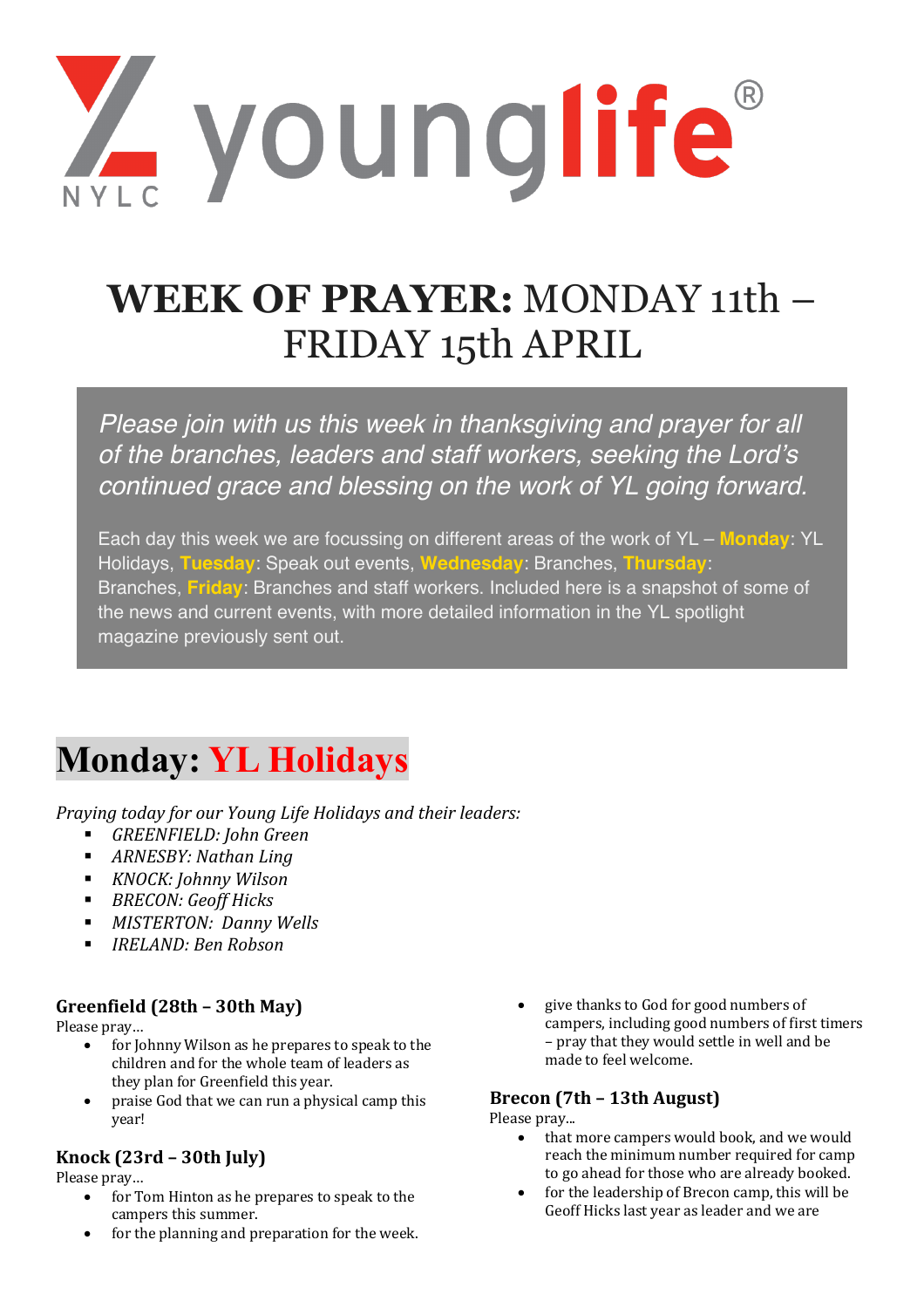grateful to him for all his involvement over the years.

# **Misterton** (8th – 13th August)

Please pray...

- for a good team of leaders who will work willingly with the gospel in mind as they plan and prepare for camp. Please pray for a speaker for the week!
- that God would use camp to work in the hearts of young people, saving the unsaved and strengthening the saved.
- that we would be able to counter the world's confusion with clarity and truth.
- for wisdom in leadership and grace in handling any difficult situations that may arise.
- that God would be with us and bless us on camp.

# **Ireland (8th – 13th August)**

Please pray...

for Ben Robson who has taken up the leadership of the holiday this summer

- $\bullet$  for all the organising and practical arrangements of the camp which is taking place at Ganaway Activity Centre, Co, Down this year
- for a good team of leaders
- that young people would keen to come and book up
- for spiritual fruit in the lives of the campers

## **Arnesby (July)**

Please pray...

- We're excited to be running 2 camps again this year in July. We're having our training weekend (very valuable for discipleship of the team) followed straight away by the children's camp then into the youth camp.
- We have around 15 booked in already which is amazing it's usually very late!
- Please pray for more team, especially from the local YL, to want to help.
- And also, at the moment we have no showers, so please pray for God to provide.

# **Tuesday: Easter Speak Outs + Leadership Training**

*Praying today for our Young Life Easter Speakouts* 

- § *MERSEYSIDE: Vinny Commons*
- *LEICESTER: Nathan Ling*
- *DUBLIN: Scott McCloskey*

Over the Easter weekend, we plan to run a number of outreach opportunities in various cities which seek to engage people through open air preaching, sharing of testimonies, leaflet distribution, question boards, and special topic meetings. Please pray for these events that we would have...

- Divine appointments where God leads us to people in who's hearts He is at work
- Teams that are bold and courageous and relying on the Holy Spirit
- Wisdom and protection from false accusations
- People listening intently and engaging with open hearts and minds
- Good weather

#### **Merseyside: Thursday 14 - Sunday 17 April** Please pray...

- For the outreach in Southport, Liverpool and Blackpool
- For Vinny Commons as he heads up the outreach
- Hoping to have over 20 on the team
- Daniel Moore as he teaches the team
- Steve Taylor as he does a special on the end times
- For emerging new leaders

### Leicester: Friday 15 April

Please pray...

- For Nathan Ling as he heads up the outreach
- For the team joining mostly from Leicester, Birmingham and Bedford
- Day of outreach in Leicester town centre
- encouragement for the team as the outreach is followed by a tea and YL programme back at Arnesby Baptist Church

### **Dublin: Saturday 16 April**

Please pray...

- For Scott McCloskey as he organises the outreach
- Hoping to have 15-20 on the team
- Wisdom for the team as they negotiate possible sensitives around street preaching
- Dublin attracts people from all over the world. Pray for opportunities to reach these people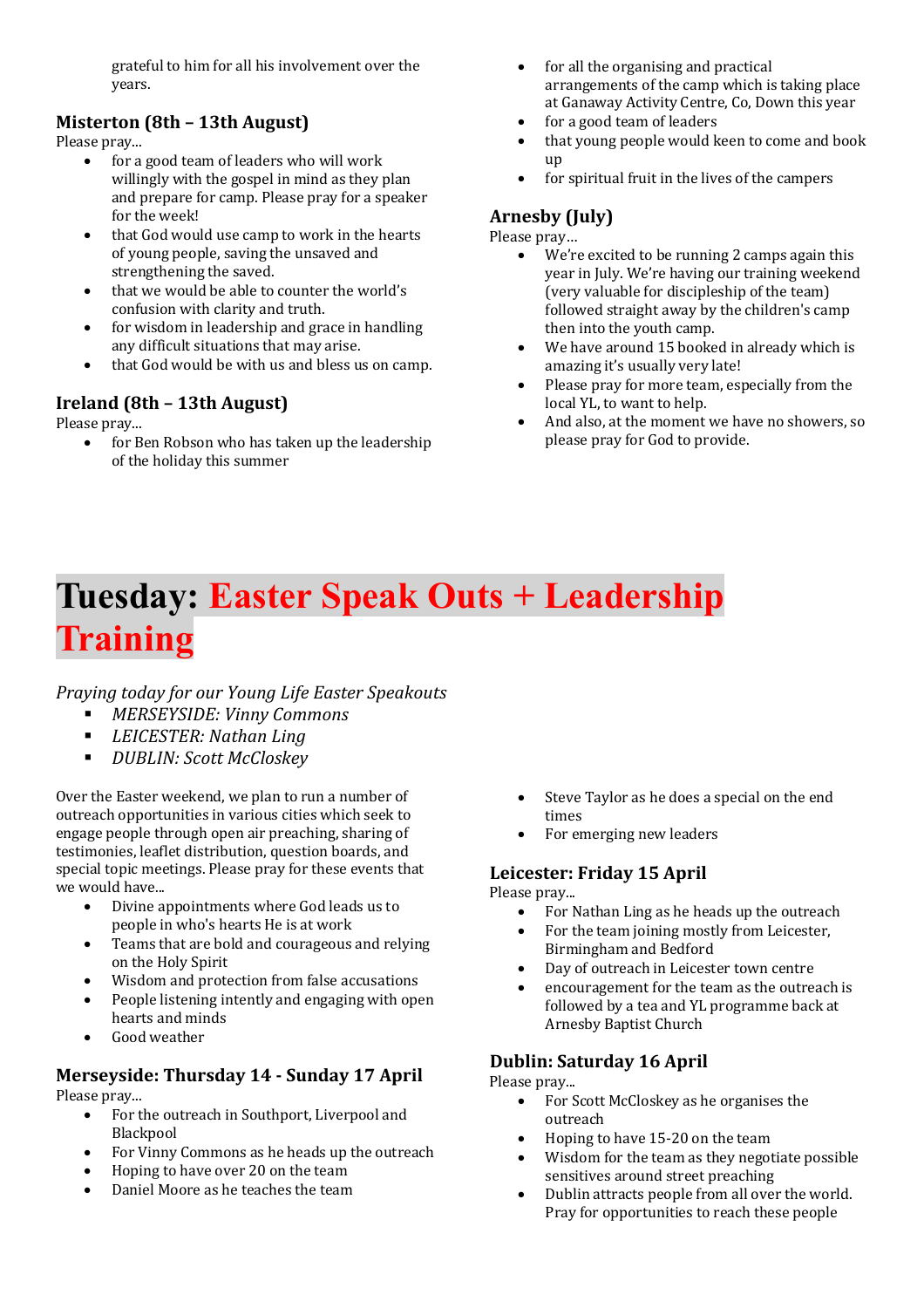# **Leadership training**

We have recently run two leadership training events:

### **Joint YL and UBM leadership training weekend**

- Thanks to all the speakers and the cooks who helped make the recent leadership weekend such a blessing.
- **Rebekah Jack (Birmingham YL) writes**: About 30 young leaders all involved in YL and UBM met for a Leader's Training Weekend in the Midlands from 1st - 3rd April. It was so encouraging to actually be able to meet together physically after two years of Zoom. Nothing beats being able to mix and talk with people during and in between the sessions. There were a mixture of talks and seminars aimed at sharing the principles of leadership, evangelism and discipleship. While the sessions often focussed on YL and UBM contexts, the content was hugely helpful for all Christian ministries. The sessions were divided into looking at the 'Walk, Work and Witness' of the leader. It was hugely helpful to have sessions such as those aimed at helping us to have 'understanding of the times' (1) Chronicles 12v32) that we live in so that we can be better equipped as Christian witnesses. Other sessions looked at running a YL/UBM programme, discipleship, servanthood & sacrifice, bible reading and prayer. The weekend is a unique time of being able to have the space and opportunity to talk with others about their experiences in UBM/YL leadership. There is so much we can learn from each other, and especially from those who have been faithfully leading in Christian ministries for quite a few years now. Let's pray for the work of YL/UBM and for those involved in serving the Lord in these ministries both now and in the future!

### **NW leadership training day**

Pray for all those who came to the NW Leadership Training Day entitled, 'YL Vision in Liverpool' on 26th Feb. The speakers were Vinny Commons, Daniel Moore and Steve Taylor.

# **Wednesday: Branches**

*Praying today for branches in the North East:* 

- § *TEESDALE: Caleb Mohon*
- *YORK: Joe Bennett*
- § *NEWCASTLE: Jonathan Prest handing over to Eddie Gilchrist*
- *HARROGATE:* Stephen Hunt, standing down at the end of the summer
- § *WETHERBY: Phil Baraniak*

### **Newcastle**

- Jonathan Prest after 10 years of leading the branch is moving house, so please pray for Eddie Gilchrist as he takes on leadership responsibility supported by Audrey Macdonald
- A big 'thank you' to Jonathan for all his efforts over the years

#### **Harrogate**

- Stephen Hunt stepping down as branch leader again we thank Stephen for all his hard work over many years
- Please pray as the branch is handed over and new leaders take the work forward

### **Wetherby**

- It has been an encouraging year coming out of lockdown. Our main encouragement has been new faces - a mixture of Christian and non Christian young people beginning to attend
- We have benefitted from joint events with York and Harrogate YL branches and they have been a great encouragement to our small group
- Please do pray for more opportunities for us as a group, and how we can grow the group here
- Please pray for our current leaders and also that God would provide us with more leaders to help
- We would also value prayer for more gospel conversations with non Christian voung people and for our Christian young people that they would be seeking to deepen their faith

### **York**

- We've just finished a series on the basics of the Christian life, looking at church, the Bible, prayer, relationships, temptation, evangelism and spiritual growth. Please pray that our YLers would take to heart what we have looked at and will grow on their walk with the Lord
- We have an Escape Room special event on April 23rd with an evangelistic talk after 'The Great Escape'
- We'll be helping to run Greenfield Camp again this term with Harrogate YL 28-30 May
- As the committee meet to plan next term please pray for guidance as to what best to study to help show Jesus to our guys and disciple them in their walks with Him

#### **Teesdale**

• Currently running a small group in Barnard Castle, with a small number joining in online.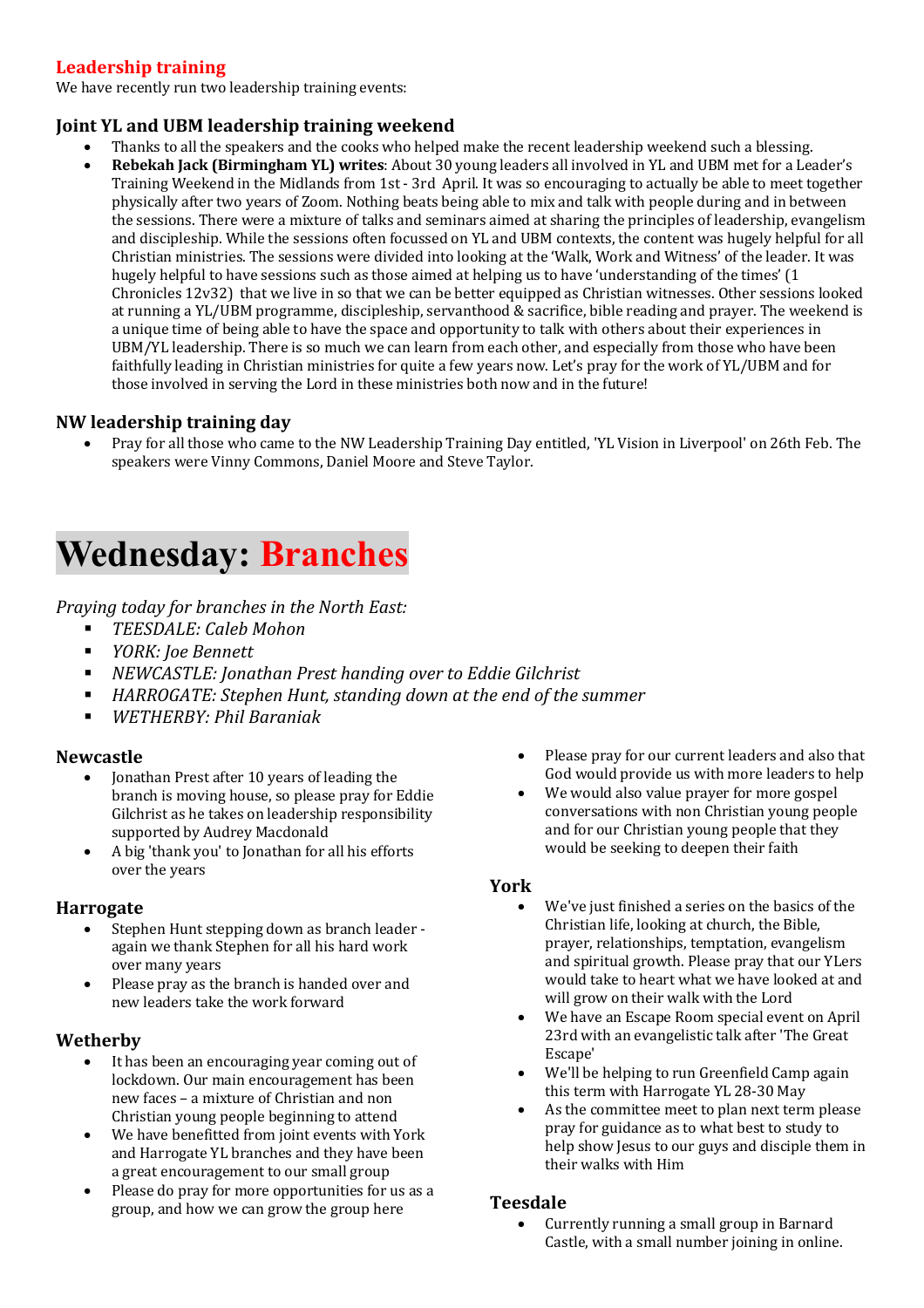# **Thursday: Branches**

# *Praying today for branches in the North West*

- § *SOUTHPORT: Vinny Commons*
- § *STOKE-ON-TRENT: Jonathan Johnson*
- *WIGAN: Wesley Ingham*
- § *LIVERPOOL: Joshua Higham*

# **Branches in the North West**

# **Southport**

- Meeting every Saturday with a growth in numbers and depth
- Easter Speak Out in Southport, Liverpool and **Blackpool**
- Encouraged as young leaders are growing and developing

# **Stoke-on-Trent**

- Will be joining with the NW Speak Out
- Had an evangelistic 'Ultimate Chocolate Night' on Saturday 9 April
- We are planning our first branch weekend away since 2018 for July. Please pray that the Lord would use this to grow our faith individually and strengthen us as a group

# **Branches in the Midlands and South**

# **Leicester**

- Good numbers each week at our Friday YL evening
- Just had a great Foundations evening
- Speak Out in Leicester on Good Friday joining with Bedford and Birmingham
- Mini Weekend Away planned for May
- We have plenty of guys, but please pray for more girls

# **Birmingham**

Stephen Stonelake has passed on the leadership of the branch to Ben Howlett. We are very thankful for all that Stephen and his wife Grace have done for the group since its creation a number of years ago

# *and the Midlands + South:*

- *LEICESTER: Jason Duffin*
- *BIRMINGHAM: Ben Howlett*
- *BEDFORD: Craig Knight*
- *EAST KENT: Pierre Carter*
- *GUERNSEY: John Henry*
- Pray for Ben Howlett and the committee as they continue to lead the group

### **Bedford**

- We would love to see new younger people ioining us, pray especially that we would have more boys join us
- An encouraging number at a recent evangelistic event and good listening
- Pray for the committee as they look to take the branch forward
- Please pray for a number of leaders in the branch that have been unwell recently
- The Easter Speak Out in Leicester

### **Broadstairs**

- We have been averaging around 11 attending since the end of lockdown, which is a slight decrease compared to during the lockdown but we are encouraged by the signs of growing maturity amongst those who attend
- We are greatly encouraged by two who continue to travel 1.5 hours (each way!) to join with us at YL
- We give thanks to God for national events that offer opportunities for YLers to attend and hear good, challenging ministry and meet like minded believers (eg recent YL leadership training event)
- We are grateful for a successful planning meeting where we were able to follow the Leicester branch model and we pray for a growth in numbers - especially amongst younger ones
- Please pray for upcoming evangelistic event planned for 23rd April: Donut Day! And also for increased involvement with outreach work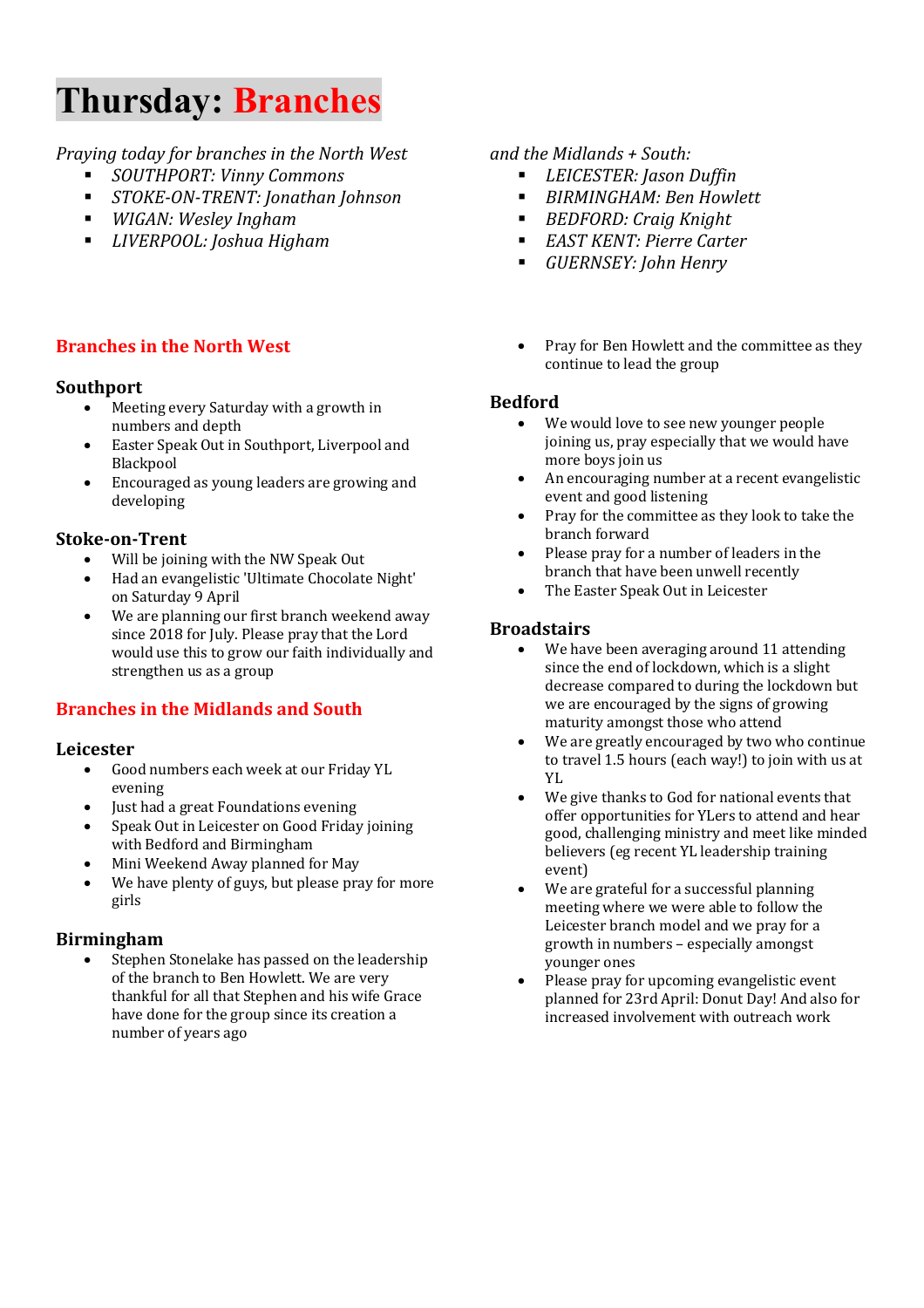# **Friday: Branches + personnel**

# *Praying today for branches in the North Ireland*

- § *NORTH BELFAST: Peter Horner*
- *EAST BELFAST: Steve Wright*
- § *COLRAINE: Andrew Collins*
- § *NEWTOWNABBEY: Ben Robson*

# **Branches in Northern Ireland**

#### **East Belfast**

- Just had an evangelistic Easter Eggstra with Mark Frazer speaking
- Beginning a three week evangelistic series on Hope Explored
- Pray for two inter branch events coming up
- Outreach in Dublin all day on Easter Saturday
- Pray that the group will solidify as they reach out
- A number have booked for UBM and going on YL Holidays
- One of the branch members is the Evangelism Secretary at Queens University Belfast. Steve Wright spoke at three meetings on the evidence and impact of the Resurrection where approximately 350-400 students attended. Many booklets and books were taken with lots of conversations. At the final meeting a female student trusted the Lord much to the delight of her friend who had brought her

#### *and personnel:*

- § *JO WILSON: Thirsk*
- § *MARION MAYES: Belfast*
- § *NATHAN LING: Leicester*
- *ROSS KIGHT: Bedford*

### **Newtownabbey**

- We give thanks for a renewed interest among the young people to join as branch members and commit to the work of the branch - around 10 have joined this year
- A number of our young people have GCSE/A-Level exams coming up and will be facing the hard work and stress that comes with preparing for those. Others will have to choose a university course soon. Please pray for them
- We have started a music group for branch members in recent weeks who are now able to lead us in praise as part of our weekly programme. This has been a real blessing for the branch - please pray for this ongoing ministry
- We enjoyed a great day at Colin Glen Activity Park in Belfast for our "Stepping Out in Faith" event with guest speaker Simon Guillebaud on Saturday 19th March. Despite Covid challenges among committee, the Lord went before us and made this a great opportunity for encouraging young people to live as radical disciples of the Lord Jesus.

# **Personnel**

### **Jo Wilson**

- Io looks after YL administration covering holidays, prayer letters, resources and giving. She and her husband Johnny also lead the Knock YL holiday activity camp in Cumbria.
- I'm very grateful to have been able to take time off during 2021 for maternity leave starting back at the beginning of this year.
- Please pray for camp season coming up, generally a busier time for admin.
- Please pray for us as a family as we look to move house over the next few months.

#### **Marion Mayes**

- Marion is the Northern Ireland office co-ordinator and looks after the administration of YL in Northern Ireland
- Please pray for her as she manages the bookings for Young Life Holidays Ireland. In 2019 YL Holidays Ireland had to be cancelled, because there weren't enough campers booked, so our last residential was 2018. The good news is that last year, on three separate days (Mon, Wed and Fri) we had about 40 booked in for 1,2 or 3 days.
- In addition to working for YL, Marion also works for United Beach Missions. Please pray for her and UBM in Ireland as bookings come in for these missions over the summer

### **Nathan Ling**

- I'm thankful to God for sustaining me in ministry over a challenging 12 months. I've been involved in the lives of young people locally and in other branches and it's been wonderful to see good responses as I've spoken to groups of young people and discussed spiritual matters afterwards
- With Ross and others I'm involved in some new YL resources that we think will be a great tool for many to use in evangelism and discipleship
- I've got contact with a local secondary school now so please pray that would lead to a lunchtime group beginning
- Please also just pray for wisdom as Ellie & I look forward to a baby arriving in late June.